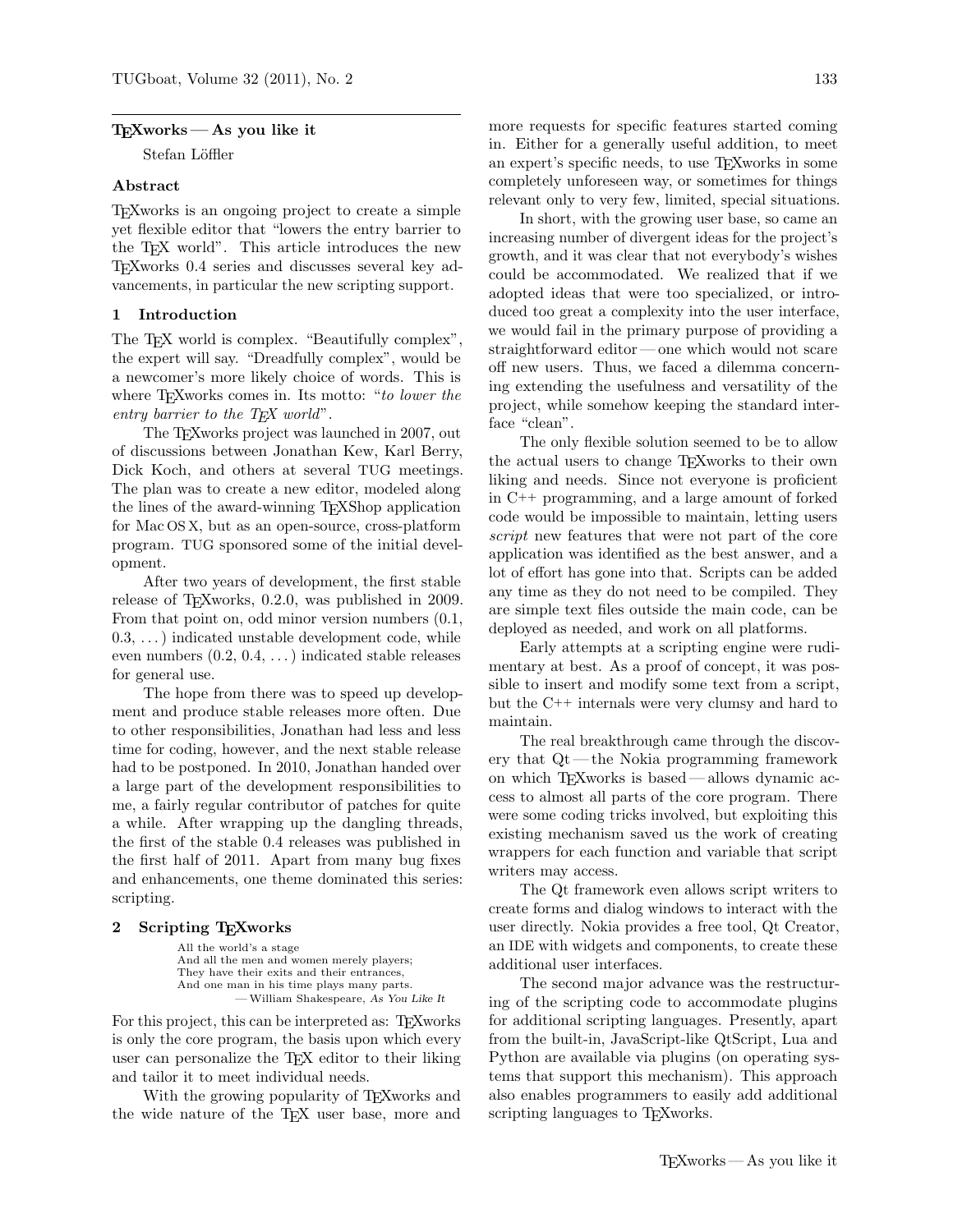# 3 How scripts work

The easiest way to use scripts to adapt T<sub>E</sub>Xworks to your liking is to get a ready-made script and simply drop it into the T<sub>E</sub>Xworks 'scripts' folder. This can easily be found using the "Show Scripts Folder" menu item. After dropping your script files in, click "Reload Script List" and you're ready to go.

TEXworks scripts come in two varieties: "standalone" scripts and "hook" scripts. "Standalone" scripts appear as menu items in the "Scripts" menu (or one of its submenus). Running such a script is done by clicking on the menu item, or by using a shortcut key (sequence), if one is assigned.

"Hook" scripts, on the other hand, are not directly invoked by the user. Instead, T<sub>F</sub>Xworks runs them automatically in certain situations. For example, a hook script could run automatically after a typeset process completes, parse the log output, and present errors or warnings in a user-friendly way.

Scripts can also access files on your hard disk and even execute system commands. To help spare you any severe security problems should an untrusted script be inadvertently run, these features are disabled by default. This can prevent some (advanced) scripts from working properly, however. To enable these advanced features, a one-time authorization must be made in the T<sub>E</sub>Xworks preferences dialog.

Other, existing script libraries can be modified and used (e.g., phpjs [\[4\]](#page-2-0)). Among many other things, script system commands can be (and have been) fashioned to: retrieve information from databases or bibliography citations, interact with utilities like ImageMagick, and provide additional visual help for LATEX and others. Combined with script-writerdesigned dialogs and forms, the possibilities are very wide, and no  $C^{++}$  knowledge is required!

If you're interested in writing scripts of your own to make your or your colleague's life that little bit easier — whether to insert the same text over and over again by a simple key sequence, or write complex scripts for providing input-driven templates there are a number of resources out there to learn scripting. Of course, knowing your way around one of the supported languages (JavaScript, Lua, Python) in general helps. Other than that, have a look at the TEXworks manual [\[5\]](#page-2-1) for a general, more in-depth discussion of how to use scripts, and Paul A. Norman's excellent overview of how to manipulate T<sub>E</sub>Xworks from within a script [\[6\]](#page-2-2).

## 4 Other news about TEXworks

The 0.4 stable series has brought in many other improvements as well. Those who have used previous releases may notice that quite a lot of effort has been

put into further enhancing usability. For one, the presentation of spell checking languages has been improved significantly. Now, human readable names are shown instead of ISO language codes, and languages no longer show up multiple times. In addition, a "follow focus" option has been implemented that can keep the cursor position in the editor and the preview windows synchronized. Syntax highlighting has also been enhanced — it is now possible to set some font modifiers (bold, italic, etc.) and background colors.

TEXworks's core has also seen some improvements. Most notably, a new command line parser and an automatic updating mechanism for TEXworks resource files have been added. The command line parser enables better integration with other tools that call TEXworks (e.g., other editors, previewers, or the operating system).

The automatic updating mechanism will allow future versions of T<sub>E</sub>Xworks to upgrade resources like auto-completion files, or syntax highlighting definitions (provided the user does not intervene, of course). Previously, it was necessary to find and delete files manually to cause their update.

This summary of some of the features that stand out to me is expanded in a more complete overview on TEXworks's home page [\[2\]](#page-2-3). The screenshot in figure [1](#page-2-4) shows TEXworks in typical usage.

### 5 Outlook

Far from this being the end of the development of TEXworks itself, or of its scripting support, a number of ideas are being canvassed, such as script bundles that can perform a multitude of (typically related) tasks, or scripts that can run in the background e.g., to perform or monitor a lengthy task — while the rest of T<sub>E</sub>Xworks can be used normally. In addition, there are plans to allow scripts to modify the user interface — e.g., by supplying toolbar icons or context menu entries — instead of just showing up in a long list of items in the scripts menu.

Beyond the 0.4 series scripting development, other great ideas have been piling up as well: preview window improvements, tabbed editing, code folding, and project management support, to name only a few. Development for the near future will happen in the 0.5 series (which will become the 0.6 stable release eventually), and will likely focus on areas that have been put on hold in the attempt to get the best out of scripting for TEXworks 0.4.

Hopefully, this has got you interested in the TEXworks project (or, if you have already been using it, has been a helpful update). If you want to try TEXworks out for yourself or upgrade from an earlier version, head over to the home page [\[2\]](#page-2-3) and